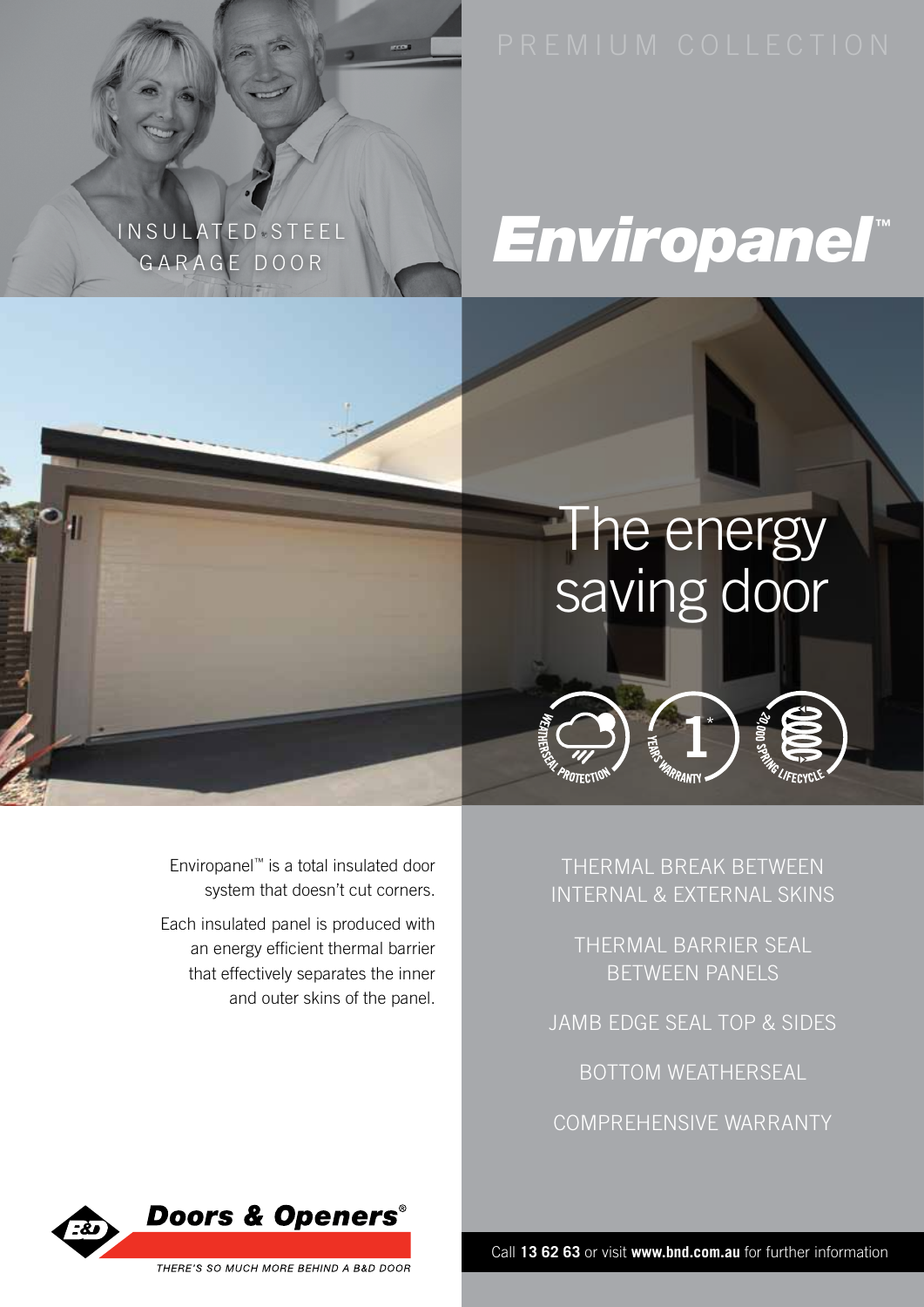

## *Enviropanel***™**



*Deep cushioning 'U' shape vinyl seals the gap between the door and floor.*



*Thermal barrier joints seal off the gaps between each panel.*

#### **Enviropanel™ - the inside story**

The door sections are made using two steel skins for the front and back, with a true thermal break which does not transfer the cold and heat from the exterior skin to the interior skin, thus achieving optimal insulation performance. The two skins are laminated with liquid moisture cured, CFC free, Urethane adhesive and sandwiched around a rigid Expanded Polystyrene (EPS) insulated core. EPS is a more stable, higher quality and environmentally friendly insulating material, ideally suited for garage door applications.

*A thermal break is an element of low conductivity placed in an assembly to reduce or prevent the flow of thermal energy between conductive materials.*

#### **A complete seal system**

Drafts, or air migration will quickly negate any insulation you have and as the saying goes, *"A fridge is only as good as the quality of its seals".*

The Enviropanel™ insulated garage door system is available with up to three separate seals to combat air migration, which also keeps out the dirt and dust.

- $\blacktriangleright$  Thermal barrier joint seal running the full width of the door, that seals off the inherent gaps between each panel.
- $\blacktriangleright$  A deep cushioning 'U' shape flexible vinyl extrusion attached to the bottom panel to seal the gaps between the door and floor.
- Jamb Edge Seal System to seal any gaps there may be between the door and the opening.

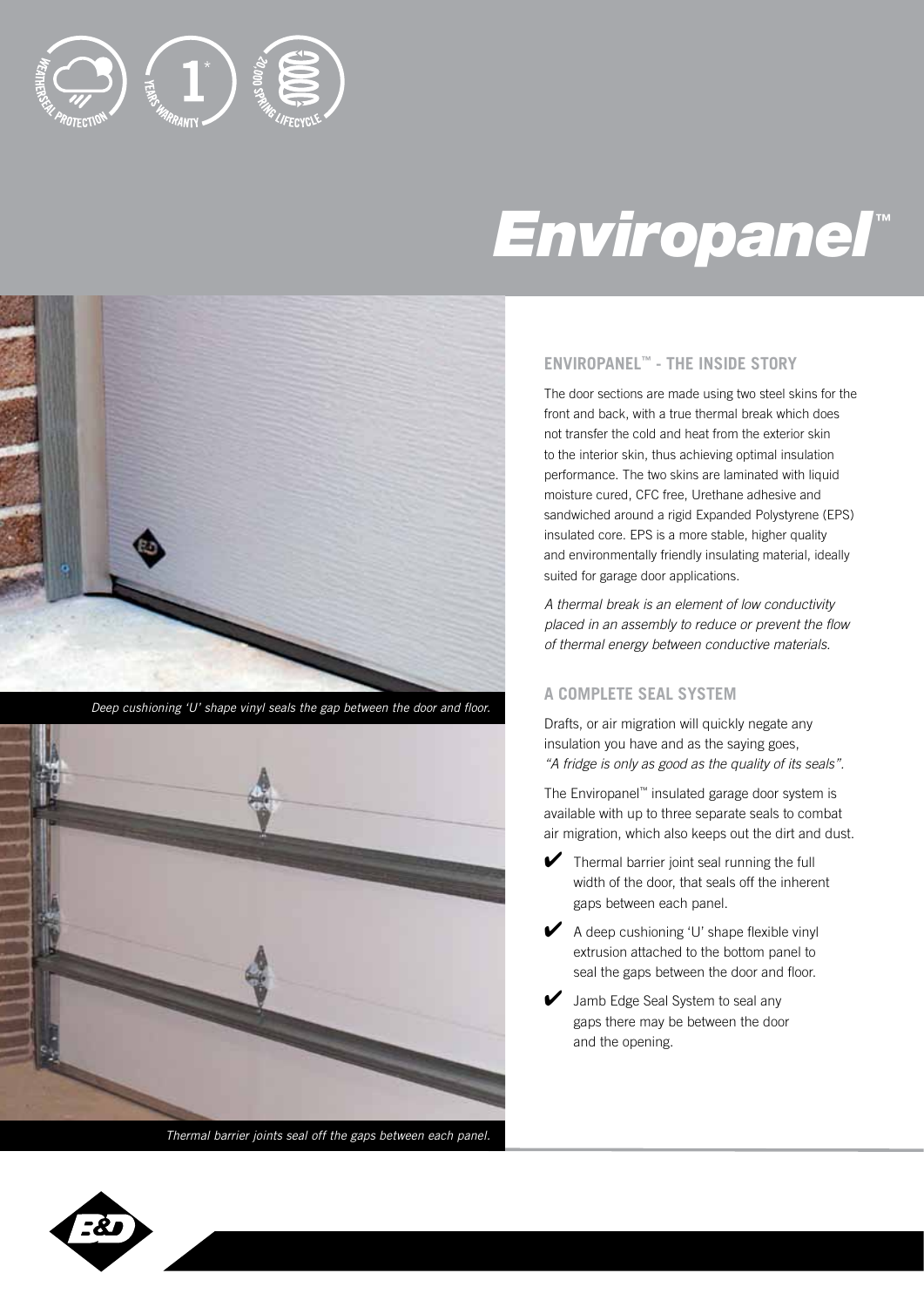

p r e mium coll e ction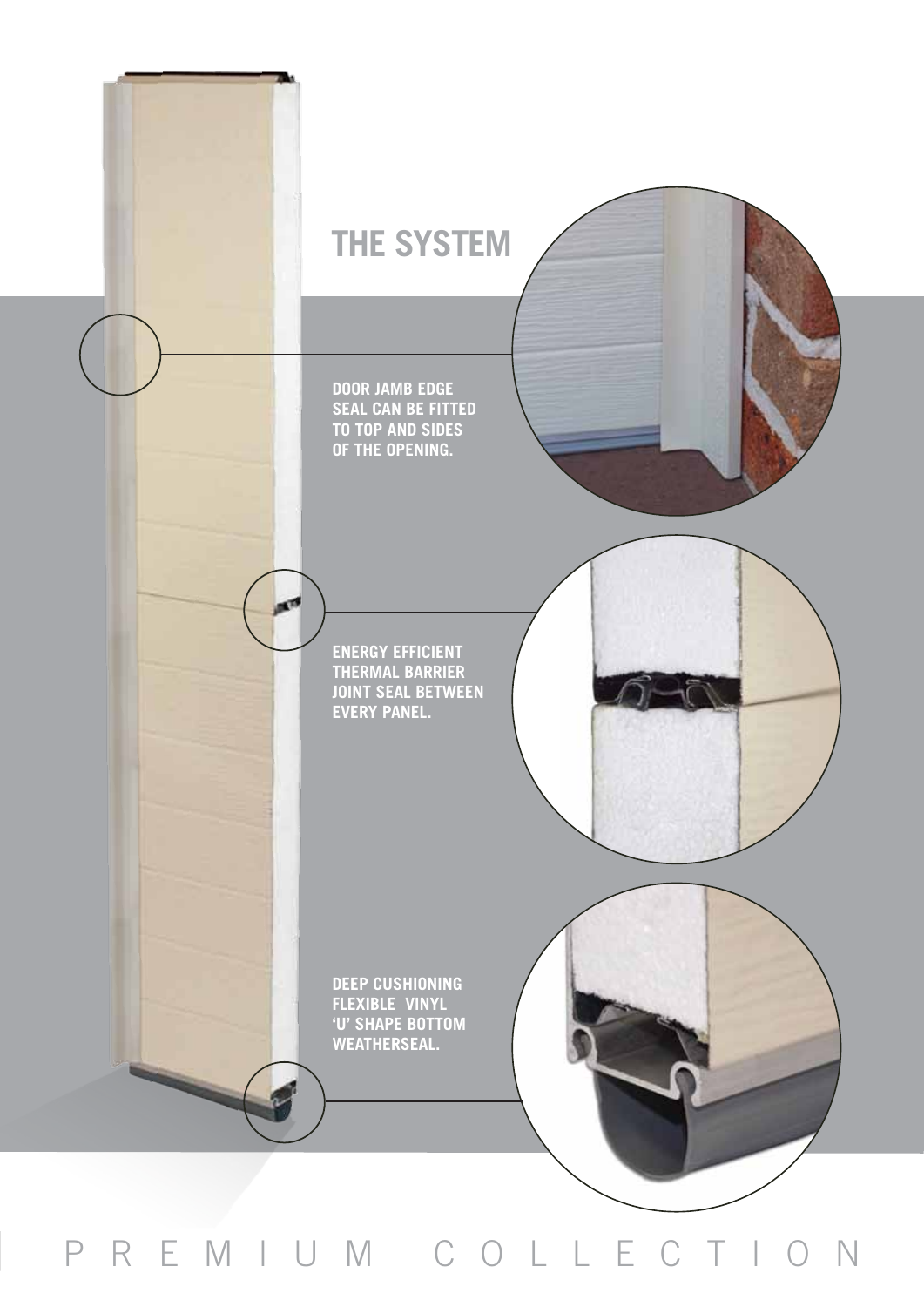#### **THERMAL BREAK REDUCES HEAT/COLD TRANSFER 15.5%**

An independent laboratory performed a comparison test on the Enviropanel™ and a competitor's insulated door. The competitor's door is typical of the industry standard for insulated garage door construction. Both doors were 5cms thick, used identical EPS insulation cores and identical steel skins front and back, however the Enviropanel™ features a specially designed thermal break.

After two hours of direct exposure to 57<sup>o</sup>c, temperatures were measured for thermal transmission from the front to the back of the door. The Enviropanel™ measured 34.6ºc as compared to 42.8ºc on the competitor's door. This is a substantial 15.5% difference at the most critical area of the door, the section joints. The interior surface comparative temperatures of the centre of the door panels were also sizeable, measuring 7.2% lower than the competitor's.

The reason for these large differences is that the Enviropanel™ **Thermal Break** does not have metal-to-metal contact from one side of the door to the other, like that of the competitor's door. This reduces the thermal transmission of the door, which improves its overall insulation value and effectiveness.

This study confirms that the Enviropanel™ with **Thermal Break**  dramatically out performs other insulated garage doors, as shown by the actual infrared thermal images.

#### **Infrared Image Comparison**



### **R & U Values**

The R-value is used in the building industry to specify the thermal rating of particular building products. This is defined as a material resistance to the flow of heat. It is expressed as the thickness of the material divided by the thermal conductivity. The U-value is essentially another way of expressing the thermal rating which is simply the inverse of R-value.

The Enviropanel door results in a higher R or U value for the complete door system compared to other insulated doors in the market. This is due to the Enviropanel's additional features that contribute to a complete insulated door. This includes; compression seals between the panels, opening jamb and lintel seals and a physical thermal break between the front and back of the panels. The Enviropanel is the only insulated door in the market that has all of these additional features.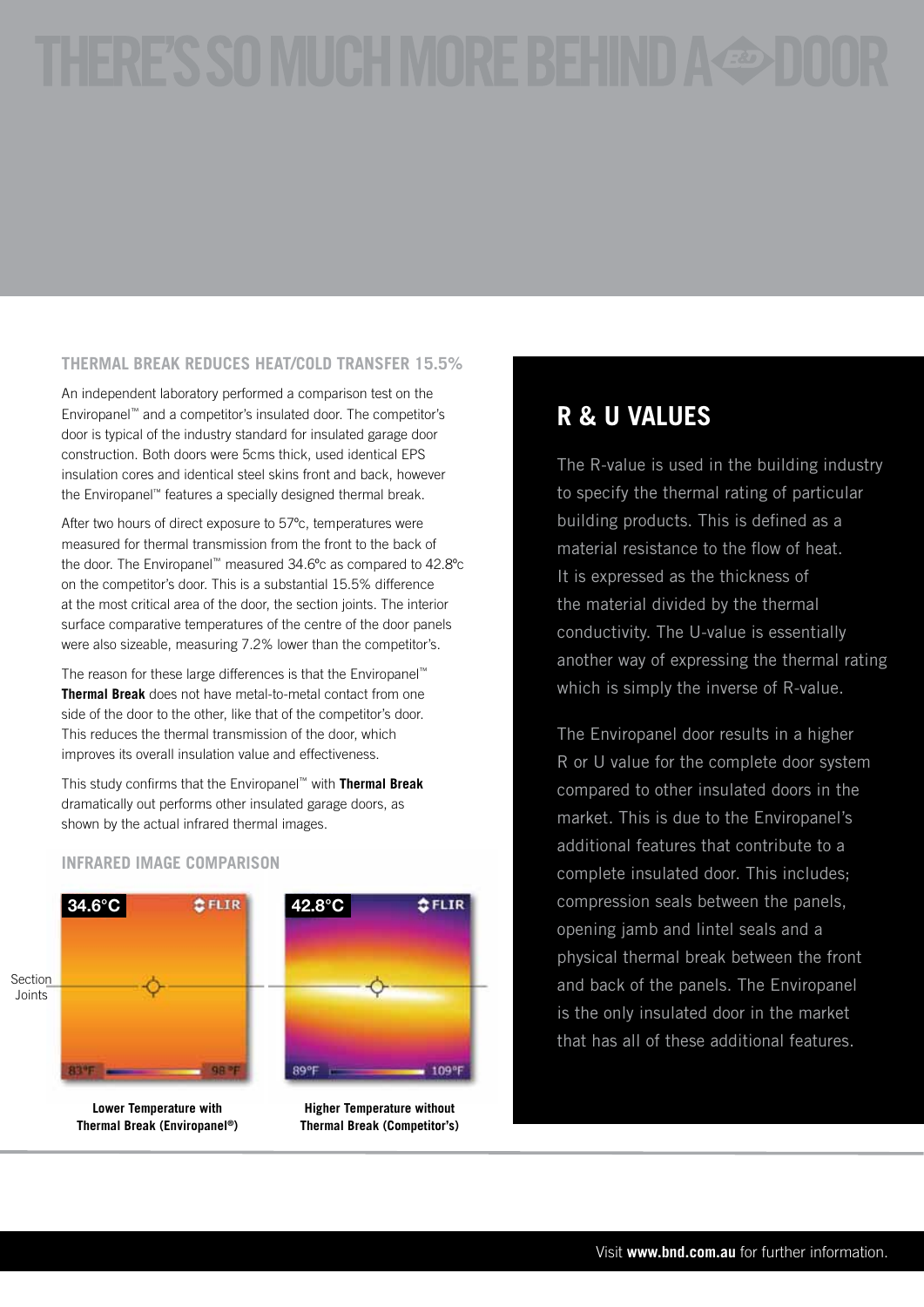# THERE'S SO MUCH MORE BEHIND A & DOO

### **A greener choice**

Let's be honest, not every choice we make can be completely 'green' and the same must be said for insulated doors, but we can limit the potential environmental impact of our choices.

Expanded Polystyrene (EPS) is made from expanded beads that are similar to those found in a 'bean bag' and contain approximately 98% air. The beads are injected into a moulding machine that applies steam and pressure, which fuses the beads together.

- EPS does not utilise Chlorofluorocarbon (CFC) or Hydro Chlorofluorocarbon (HCFC) or Formaldehyde in its manufacturing process so there is no potential for out gassing or the release of harmful toxic chemicals trapped within the material over the life of the door.
- $\blacktriangleright$  EPS is inert, stable and does not produce methane gas or contaminating leachates.
- EPS is odourless, non-toxic and can easily be recycled
- ✔ Team the Enviropanel™ up with one of our Controll-A-Door® automatic garage door openers, for ultimate convenience.

#### **it's about longer lifespan**

EPS is a 'closed cell' type insulation which provides better thermal retention and less moisture absorption which, if left unchecked, can cause rust and opener wear by altering the operational characteristics of your door. Garage doors are moving objects therefore inherent stresses can occur during opening and closing cycles, along with harmful UV rays can severely reduce the performance of an insulated material. EPS however is a stable material and has a very long lifespan because it does not degrade like other forms of insulation can.



*Better insulation in key areas of the home such as the garage, saves energy & money.*



*Enviropanel saves energy and will stand the test of time*